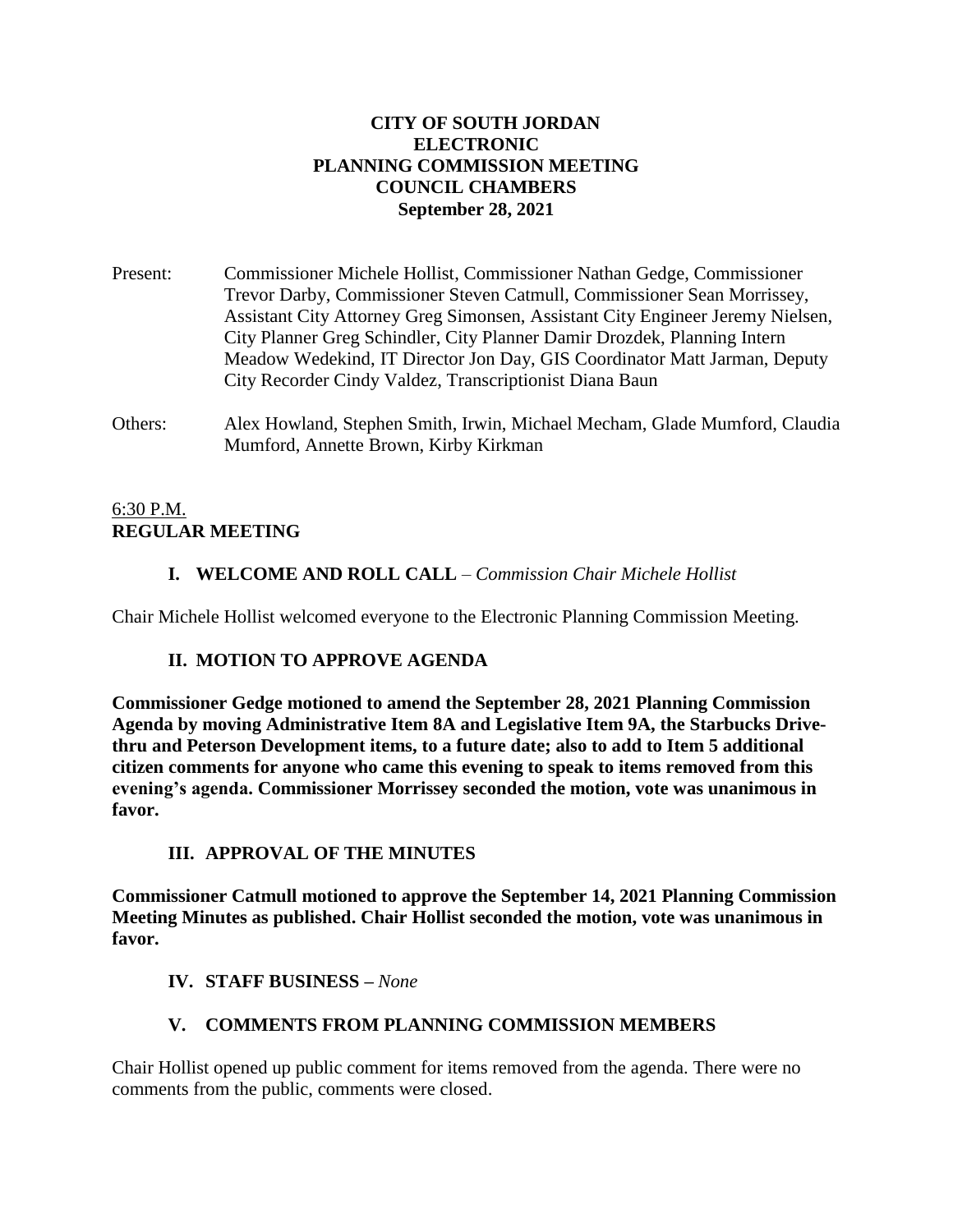- **VI. SUMMARY ACTION –** *None*
- **VII. ACTION –** *None*

# **VIII. ADMINISTRATIVE PUBLIC HEARINGS –** *None*

#### **IX. LEGISLATIVE PUBLIC HEARINGS –**

### **A. TEXT AMENDMENT OF CITY CODE § 17.54.170.A.3. (AMENDING ARCHITECTURAL STANDARDS FOR COMMERCIAL BUILDINGS UNDER 5,000 SQ. FT.)**

| File No:       | PLZTA202100211                  |
|----------------|---------------------------------|
| Ordinance No.: | 2021-19                         |
| Applicant:     | Kirby Kirkman, HKG Architecture |

Planner Damir Drozdek reviewed background information from the Staff Report.

Chair Michele Hollist asked if the Redwood Road Zone was the only zone in the city that has a mixed use (MU) zone designation right now.

Planner Drozdek said this MU is specifically tied to Redwood Road, there are other mixed use zones in the city but they are not tied to Redwood Road. This change would only apply to the Redwood Road zone MU zone.

Chair Hollist asked if there are any other locations along Redwood Road that this could apply to in the future, where there is at least one building over 5,000 square feet.

Planner Drozdek said that currently, no, however there are some vacant properties along Redwood that could be developed; he does not know what the current zoning is on those properties, they could ask for a zone change in the future. After review, there were no detriments found with the current proposal.

Commissioner Steve Catmull asked if the buildings have to be adjoining or near-adjoining.

Planner Drozdek said yes, they would have to be next to each other; when they say "part of the same development" they mean part of the same application.

City Planner Greg Schindler said the development is considered one application, you can't have two applications for a development.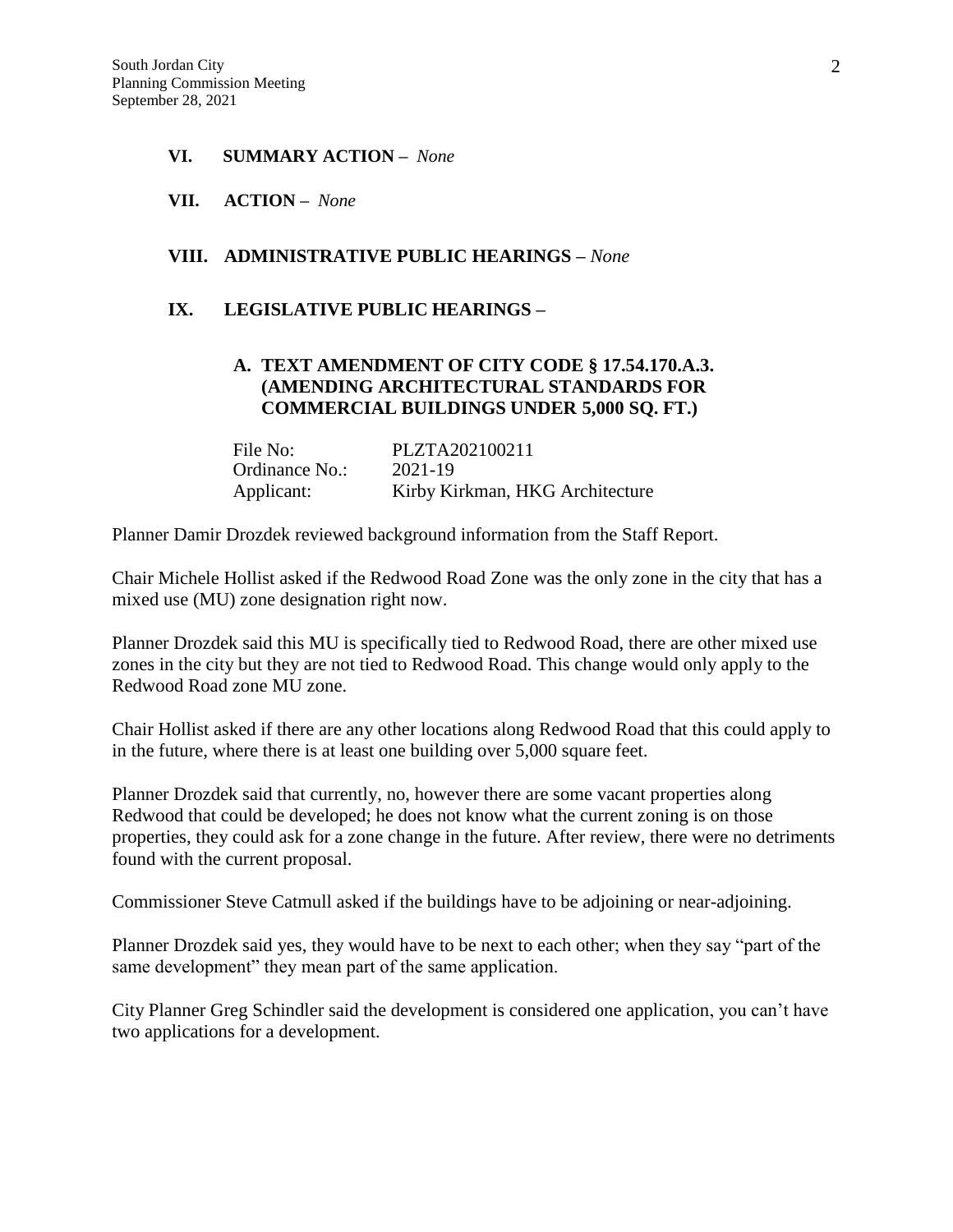Planner Drozdek said that if they had an application come in that was adjacent to an existing development, they can't say they want to make themselves part of the existing development because they are adjacent to it.

Commissioner Catmull asked if this second building in this application had been 20 feet further to the left, would we still have allowed it.

Planner Drozdek said it would still be the same development.

Commissioner Sean Morrissey asked if the changes to the text amendment are now making it subjective, and does the Architectural Review Committee (ARC) now make the decision as to whether or not it's similar.

Planner Drozdek said that for any project in this zone there are no clear, set standards so they have to go to ARC; the majority of these commercial projects are going to be over 5,000 square feet and not be subject to this.

Commissioner Morrissey asked if there are clear, set standards for projects over 5,000 square feet.

Planner Drozdek said that no, for some reason this is much more strict than anything over 5,000 square feet. The plans are still sent to the Architectural Review Committee even if they're over 5,000 square feet.

Chair Hollist asked what authority the Architectural Review Committee has on a building over 5,000 square feet.

Planner Schindler said they actually have no authority, they are a recommending body only.

Chair Hollist asked to clarify that they make a recommendation to the Planning Commission, which is also a recommending body.

Planner Drozdek said the Planning Commission is the final say.

Planner Schindler said that yes, they are the final say, however the administrative body does not have the authority to have an opinion on what colors they prefer or things like that. The code does say what kinds of materials are required, that's the Planning Commission's job to make sure whatever is required in the code is being met.

Chair Hollist asked if that's just the durable materials, or if it's just generic.

Planner Schindler said that durable materials are listed in the code.

Commissioner Morrissey asked for clarification on what durable materials means.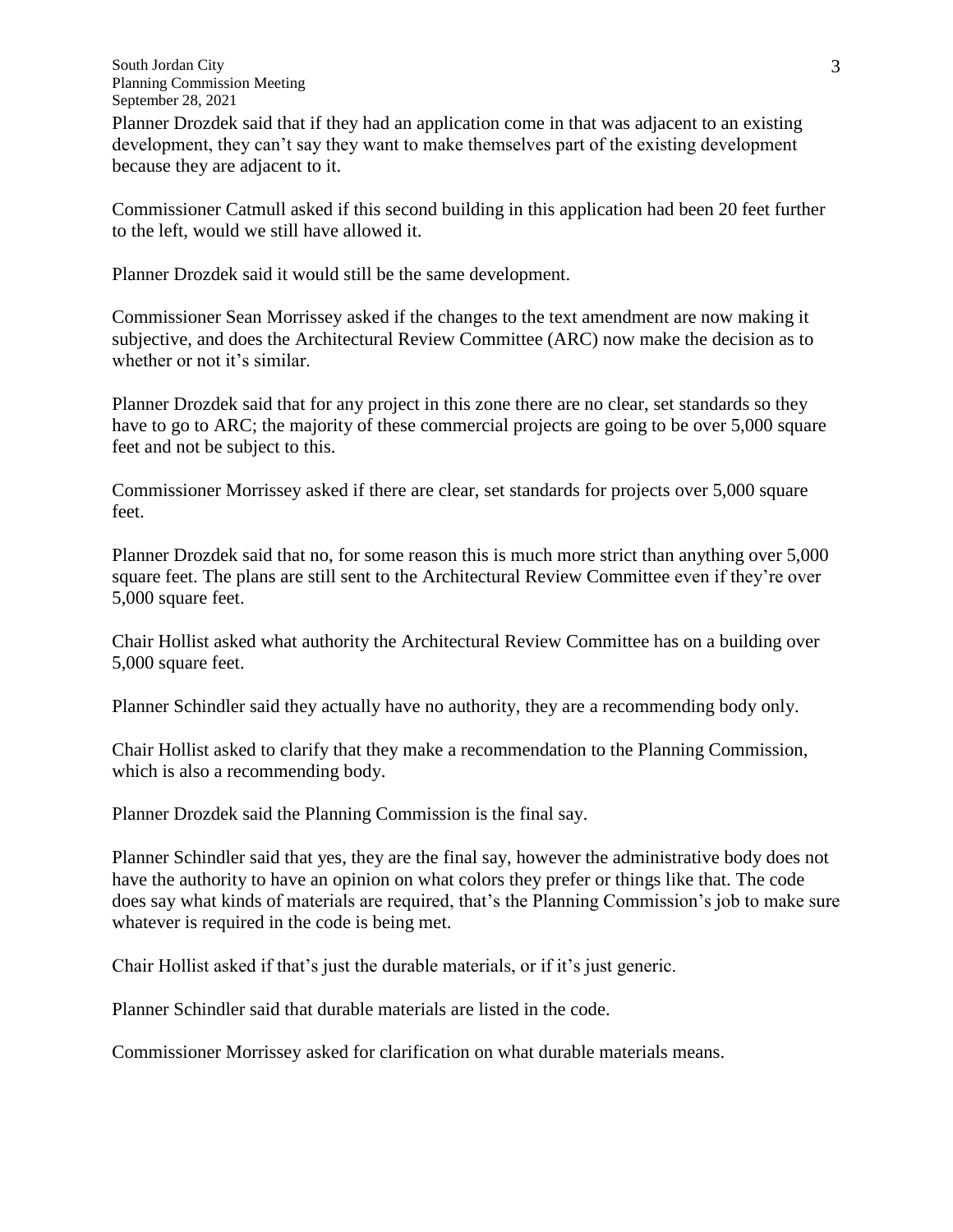South Jordan City Planning Commission Meeting September 28, 2021 Planner Schindler said it's pretty much materials that aren't going to weather and need to be replaced.

Planner Drozdek said this is now standard in the construction industry.

Commissioner Morrissey asked if there was a requirement in terms of what types of durable materials must be used.

Planner Schindler said that we no longer have a percentage requirement. The way the code is written, if you are over 5,000 square feet the requirements are very generic; however if you are under 5,000 square feet there are requirements for the roof pitch, how much stucco you can have, etc. Buildings over 5,000 feet don't have to abide by the stricter standards.

Chair Hollist asked how the Architectural Review Committee convinces a developer not to use shipping containers, for example, in construction.

Commissioner Morrissey asked what the point of the ordinance is if there is no committee that can stop them from building in a way we don't agree with.

Planner Drozdek said the majority of people who come to the city and want to do a projectwant to work with the city and staff. When they propose a building they ask the city how it should be designed and a general direction for how it should look. Most of the time the staff directs them to look at the buildings around them and to try to match what's around. When it is taken to ARC, they still want to work with the committee as well; if the ARC was getting out of line and making ridiculous demands it would be brought to the Planning Commission's attention. Most of the time, the builders and developers will make the requested changes and come back to show those to the ARC. If the ARC was to say they weren't in favor of a project, then the negative recommendation would move to the Planning Commission and no one wants to have a negative recommendation.

Chair Hollist asked if once it comes to them, as long as the applicant can prove they are using durable materials, they wouldn't have any authority to say otherwise.

Planner Drozdek said yes, unless they don't agree on the materials being durable.

Commissioner Morrissey still wonders what the point of the code is if no one can enforce it.

Chair Hollist said it is to have coordinating buildings.

Commissioner Morrissey said he understands why they are changing the text, to allow them to match, but why even have the ordinance at all if there is no governing body that can stop it. Even if we say we don't like something and suggest something else, the applicant can just do what they want.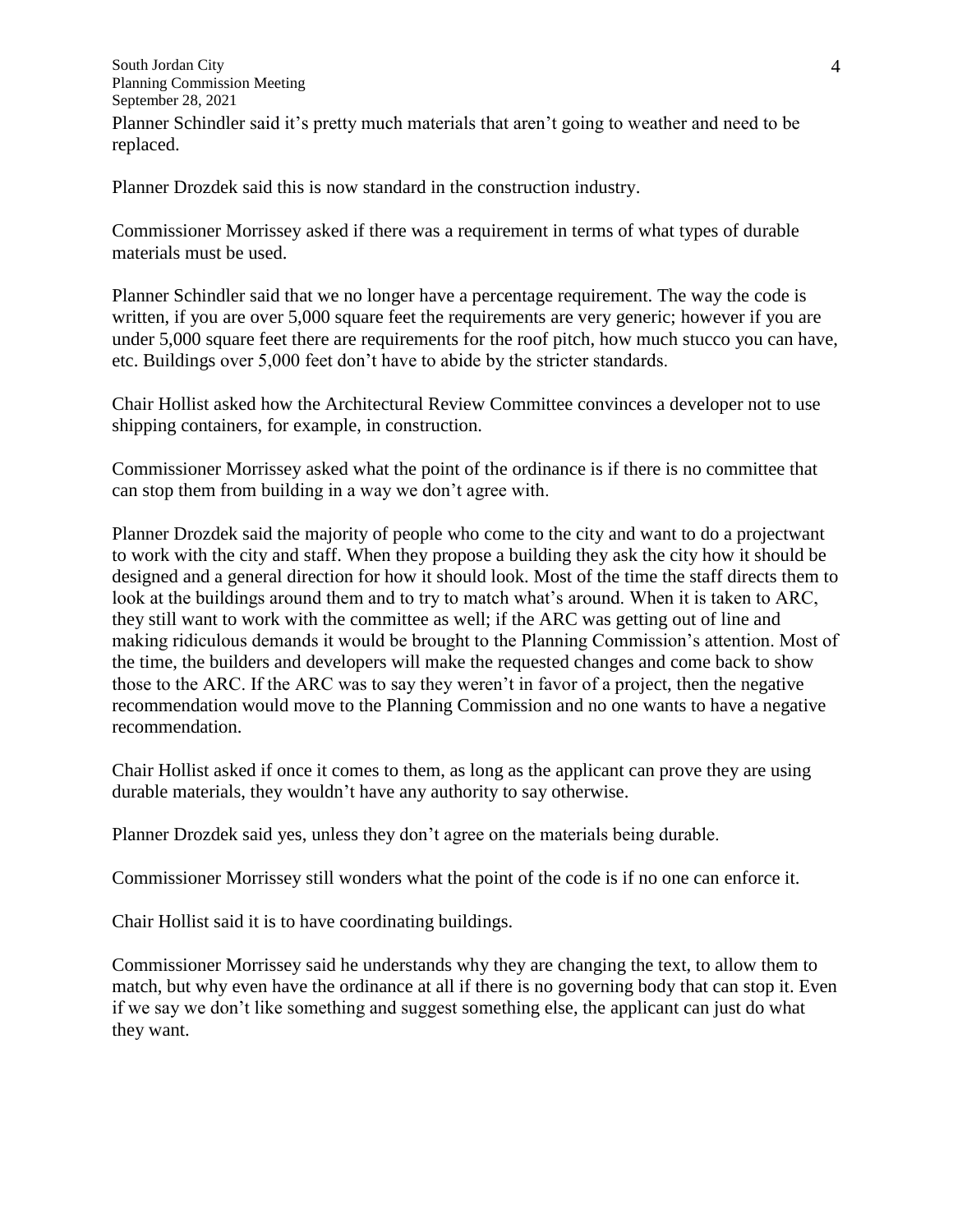Planner Drozdek said we do have general requirements such as height, but in terms of the type of roof or finish materials they tried that once and it was removed in 2002 to be replaced by the Architectural Review Committee.

Planner Schindler said they established the ARC to provide some level of guidance to work with applicants and help them match what the city wanted. There is one member of the City Council and one member of the Planning Commission on the ARC, along with architects and designers; we rely on everyone there to give staff guidance and recommendations to the Planning Commission. In 2002 they were finding that people didn't want to develop in South Jordan commercially because of the strict standards, but they still wanted to have a way to have nice looking buildings and this is what they came up with and it has worked so far.

Commissioner Catmull clarified that this is being proposed because there is a building that was changed from two story to one story, and now it falls under the smaller building rules which are stricter and would make the adjacent building not match the larger one, even though they are together. This allows smaller buildings to be matching and consistent with the larger ones around them.

Chair Hollist opened the hearing for public comment. There was no public comment, it was closed.

Chair Hollist said this was brought to the Architectural Review Committee and they were in favor of it and like the idea of coordinating buildings when we have larger ones not being held to the same design standards; they forwarded a positive recommendation.

**Commissioner Darby motioned to recommend approval of text amendment 17.54.170.A.3, amending design standards for commercial buildings under 5,000 feet. Chair Hollist seconded the motion; Roll Call vote was 5-0, unanimous in favor.**

## **B. MUMFORD REZONE - REZONE FROM A-5 (AGRICULTURAL, MINIMUM 5 ACRE LOT) TO R-1.8(SINGLE-FAMILY RESIDENTIAL, 1.8 LOTS PER ACRE) ZONE**

| Location:  | 972 West Shields Ln.          |
|------------|-------------------------------|
| File No:   | PLZBA202100220                |
| Applicant: | Tina Franco, Howland Partners |

Planner Damir Drozdek reviewed background information from the Staff Report.

Chair Michele Hollist asked the size of this piece of land.

Planner Drozdek said the piece they are trying to rezone is about 0.6 acres.

Chair Hollist asked Assistant City Engineer Jeremy Nielsen if he had any concerns about the grade of the attached entryways or the entrance for this subdivision.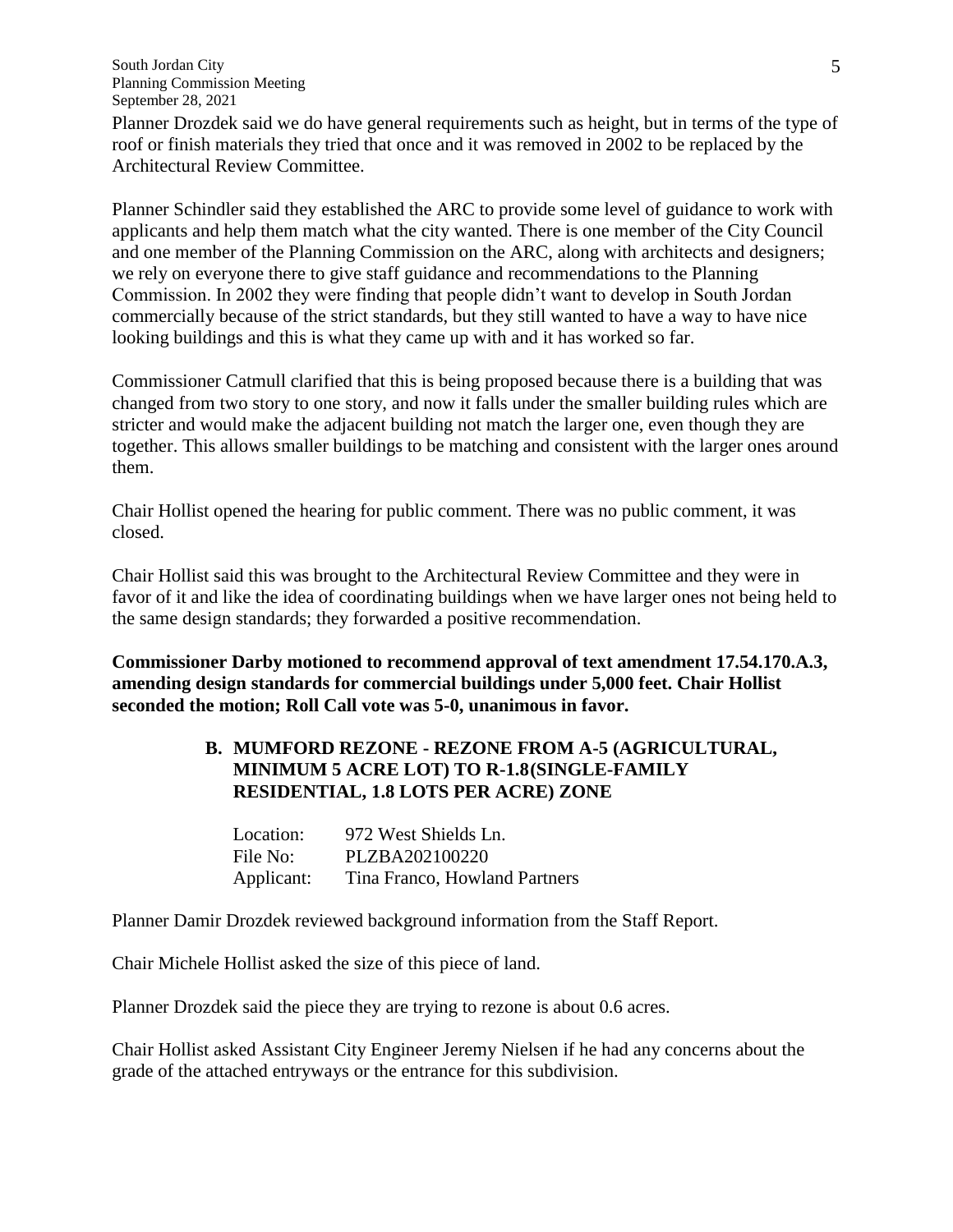Engineer Nielsen said they have reviewed everything and it meets the requirements for access to Shields Lane. They will look at the detailed design to see if visibility is an issue, but the preliminary paperwork meets the city's requirements.

Chair Hollist asked at the point where the private road meets Shields Lane, is it as wide as a regular city road would be.

Engineer Nielsen said that it will be 26 feet wide instead of 28 feet wide, but the Daybreak roads are 26 feet so it meets the city's requirements. The percent slope also meets the city's requirements even though it is a private road, it doesn't exceed a 10% grade.

Chair Holist asked if the grade going into the parking lot across the road meets the city standards.

Engineer Nielsen said it may not, it is very steep.

Commissioner Nathan Gedge asked Engineer Nielsen if he had any concerns with the traffic light at 1000 W, especially because it gets really busy during morning and evening commute times.

Engineer Nielsen said traffic from the subdivision should be minimal and shouldn't cause any delay on Shield's Lane, it would be more of a delay for those living in the subdivision.

Commissioner Gedge said he's assuming with the hammer at the end that snow, trash collection and fire can be adequately covered.

Engineer Nielsen said that snow removal will be done privately since it is a private lane, garbage removal will also have to be determined because it's a private lane and he's assuming the residents won't want to push their cans up the slope to Shield's Lane.

Commissioner Gedge said that since this will abut the Jordan River Trail, he wants to make sure when this gets to the next phase there is proper fencing and security to prevent people from hopping the trail to go into these private residences.

Commissioner Steve Catmull asked if there are standards for lining the two sides of the road up. He doesn't anticipate a lot of traffic from this neighborhood.

Engineer Nielsen said this certainly isn't ideal and isn't the way they would have done it if given the option. If this was a collector street this would not happen, but with such a low volume, private access, and a fairly low volume trailhead across the street it is the best that could be done.

Chair Hollist asked if the land east of it is part of the Jordan River Parkway, or who owns it. Could they potentially be seeing more development just east of this new subdivision.

Assistant City Attorney Greg Simonsen said he thinks most people are familiar with the property and its proximity to the Jordan River Parkway, he envies the people that will end up living there. The law prefers that people settle their differences and he suspects the Mumfords would rather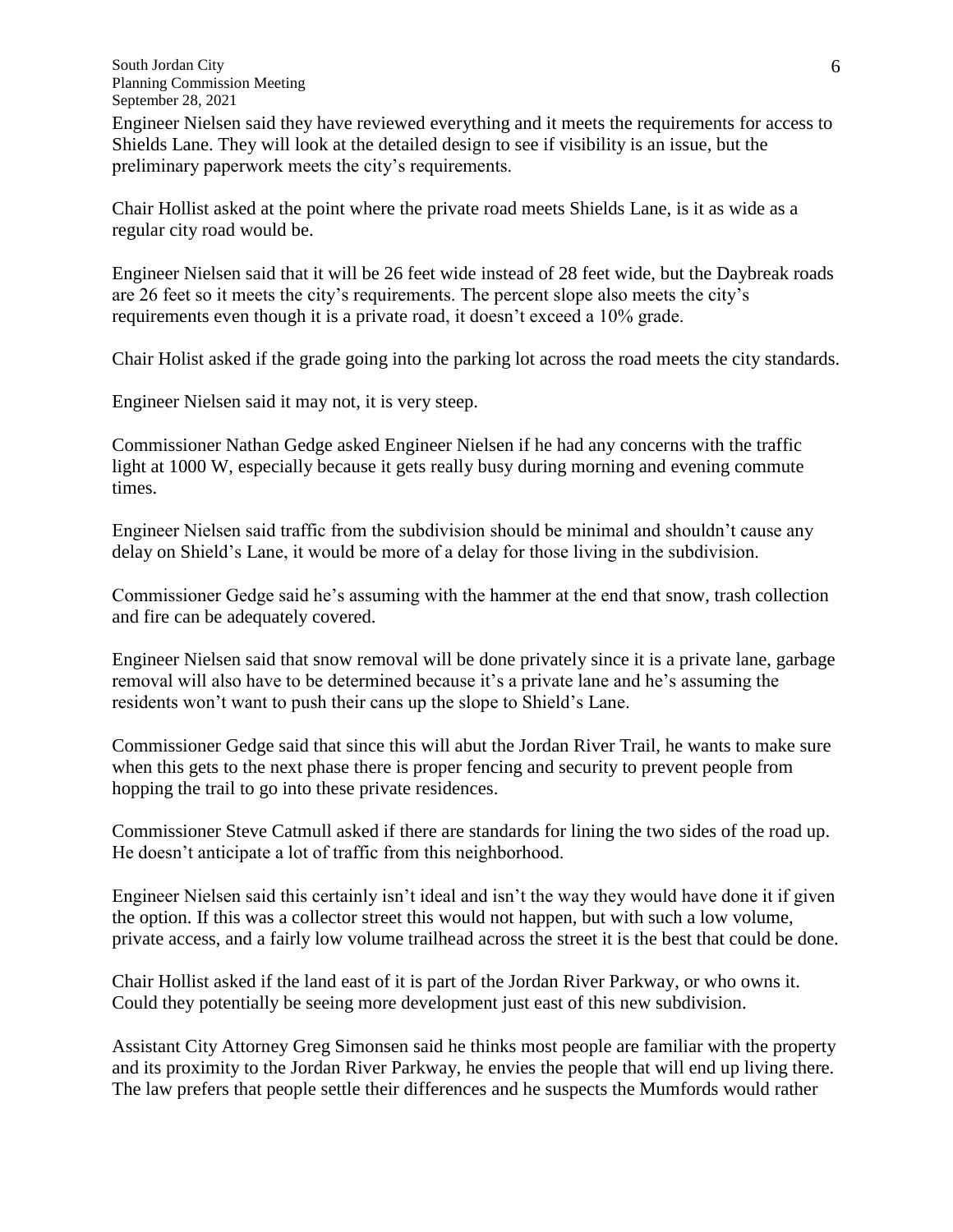come in from the north, there is a lot of engineering things that would make that the easier option. The history as he understands it is complicated and he doesn't have an opinion one way or the other, but this is a compromise that is probably more expensive and is following that maxim in the law to try and settle differences rather than go to court. He thinks all the questions that have been asked are appropriate, but also wants to make sure the commission is aware that we have applicants here that are trying to develop a very beautiful piece of property and trying to find the best alternative they can within the confines of the law, even though it's going to cost them more money.

Chair Hollist opened the hearing to public comment.

**Gary Howland (Applicant)** said he appreciates what Attorney Simonsen said, they would rather not be here this evening and he will not go into details as it will only muddy the water, other than to say the Mumfords are the reason that Lazy Water Cove is there. He was the developer of that, he was asked to come in and fix it for the owners that were developing that. The subdivision had been stopped because it exceeded the 600 feet that was required by the city, so the houses beyond 600 feet had to be sprinkled. In order to make that development happen they needed access through the Mumford's property to be able to take the sewer, power, and all the other things otherwise that development would have never happened. The Mumfords were very cooperative the entire process, even though they were bringing power and sewer lines through their property, so long as they put the property back in the pristine condition it was when they started. One of the promises that he made to the Mumfords personally was to assure them if they wanted to develop their property in the future, that would not be taken away from them by agreeing to allow the subdivision that was done. He is here as the developer keeping his word to the Mumfords because the homeowners that are just directly to the north of them violated certain easements which precluded the road from coming in there and would have been hundreds of thousands of dollars cheaper than what the Mumfords are spending now. They hope that this gets approved on the rezone and they have been working as closely as they can with the staff, Engineering, anybody they can. They have had to buy additional property from the woman on the hill with the octagon house because they needed to move the road in such a position where they can get the grade correct. At this point, they have done everything they possibly can to make this a great subdivision. Certainly it would be better if it was a public subdivision with public streets. The homeowners that do end up living here will end up having a tremendous HOA. The homes that will be built here will be such that those who choose to move in here will be able to afford to maintain and keep this beautiful place, also to make sure that everyone's concerns about the grade of the road and everything else is addressed. He is happy to address any concerns anyone has and knows Mr. Mumford also has something to say.

**Glade Mumford (Applicant)** said he has a few things he'd like to say that will help everyone understand the history of what's going on here. He has tried to make it brief and not too specific, and he realizes a lot of this pertains to the city years ago, and has nothing to do with everyone here now other than everyone now has the same responsibilities as they did; he asked staff and the commission to not to take this as a personal assault on them. Forty-two years ago they moved from Sandy City to South Jordan, Sandy would not give them a building permit on the land they owned as it didn't fit into their master plan; today there are apartments there. They purchased a lot on a quiet dead end of Shields Lane. Two and a half years later, working after work and on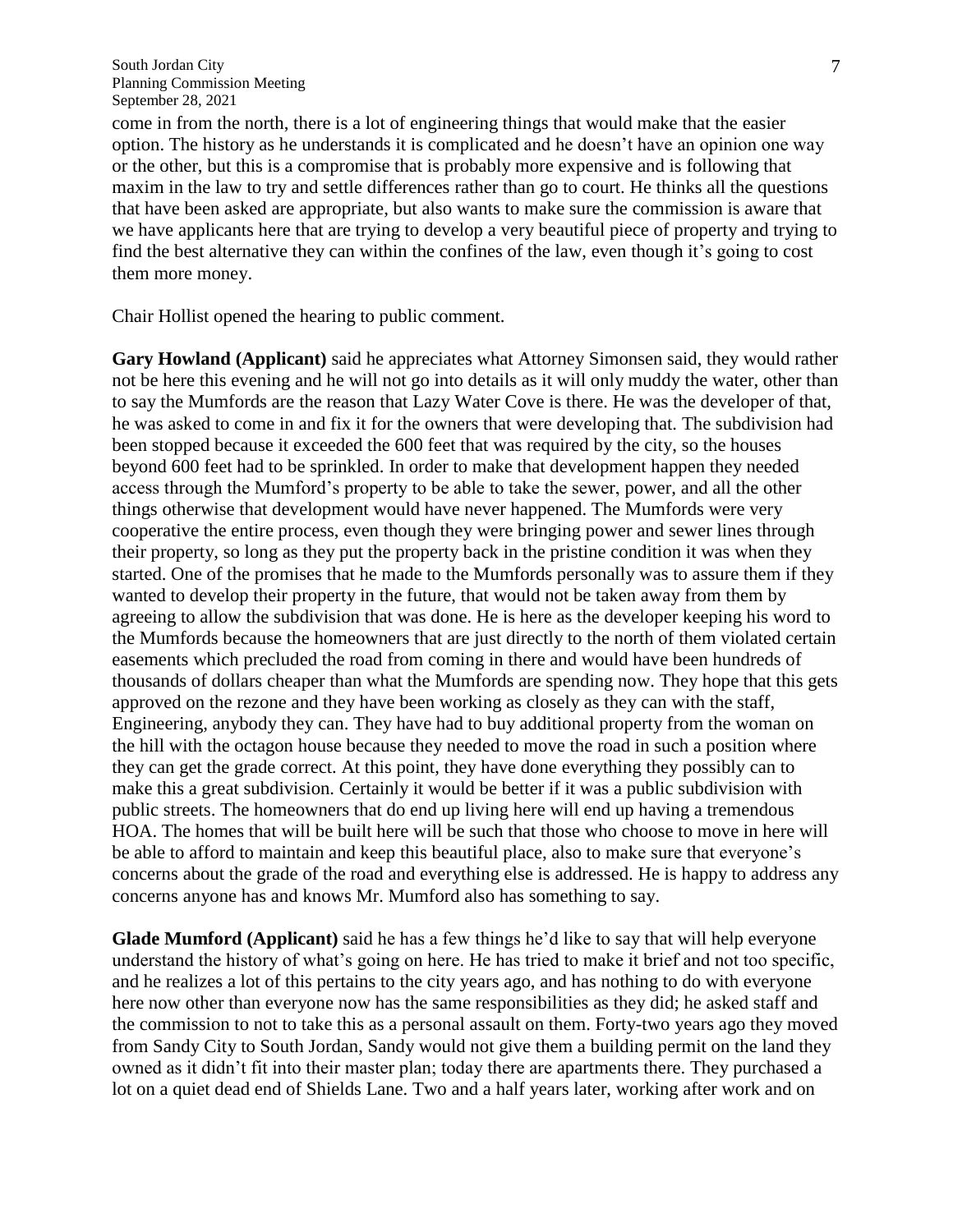Saturdays, they finished their home and started on the unattached garage. South Jordan stopped construction saying they needed a permit, even though they had already purchased one for the house and garage from Salt Lake County, who did all the inspections. This was the start of frustrations they have had with the city and some of the things that have gone on there. They have had theft, vandalism, trespass, pot growers, vagrants, deer, quail, raccoons, skunks, all the things that come with home ownership. The city dug up their water meter twice, not realizing they had irrigation. The city has put large dumpsters in front of their property for South Jordan cleanup week and they had garbage all over their property that they had to clean up. Shields Lane was extended to Sandy, a sewer line was put through the middle of their lower property. The Jordan River Trail switched from the east to the west side of the river. In 2013 their property was going to be permanently landlocked by West River Estates and Lazy Water Cove subdivisions. In city council meetings they spoke out against these developments because they would land lock their property. The city was finally on their side, he asked for an easement on their property for a road to develop their property in the future. In that same meeting they were awarded an easement and the city specified what the road should be, a 43 foot easement, 35 foot pavement, curb, gutter and sidewalks with utility strips; it would become a city street. The developer was required to cement a sign in the easement to inform any new property owners that the easement was for a road for the future development of the Mumford Property. All was well until they were asked to allow an eight inch water line to go from Shields Lane to Lazy Water Cove to provide a closed water loop, then everything was going well again. In 2017 two homes were allowed to ignore the city code requiring a 10 foot setback, they built on the easement lines putting walls, fences and trees on the easement and blocking the use of the recorded easement. When they informed them of their intention to develop their land, using their easement, they did not cooperate; they have used lawyers and court injunctions to stop them from ever using the easement for its intended purpose, to develop their land. They did offer to buy two acres for much less than one quarter its value to abandon the easement; however, they would still have to have the easement intact to provide access to the remaining one and one-half acres. They tried mediation, the city was willing to adjust the requirements of the road making it a private road and they offered that it would be a 20 foot road, plus they would give the home on the east side a 20 foot parking strip along the south line of their property; an offer to buy the home was also made. During the official mediation meeting they offered nothing. One of the homeowners acknowledges seeing the sign, the other repeatedly said he had never seen the sign but pictures of his home being framed clearly show the sign in the easement. These are the things that bring us here, to try and get a different access to their property for development, trying to avoid a lawsuit which would require them to modify the two homes to meet the code requirements. For over a year now, with much work and money, with much frustration, with the cooperation of city officials being willing to talk and discuss these things with them, and with the goodness and integrity of Gary Howland and his staff this plan has been developed for the commission's consideration and hopefully approval.

Chair Hollist closed the public comment portion of the hearing.

Chair Hollist asked about the history and how an easement like this is overlooked with a site plan.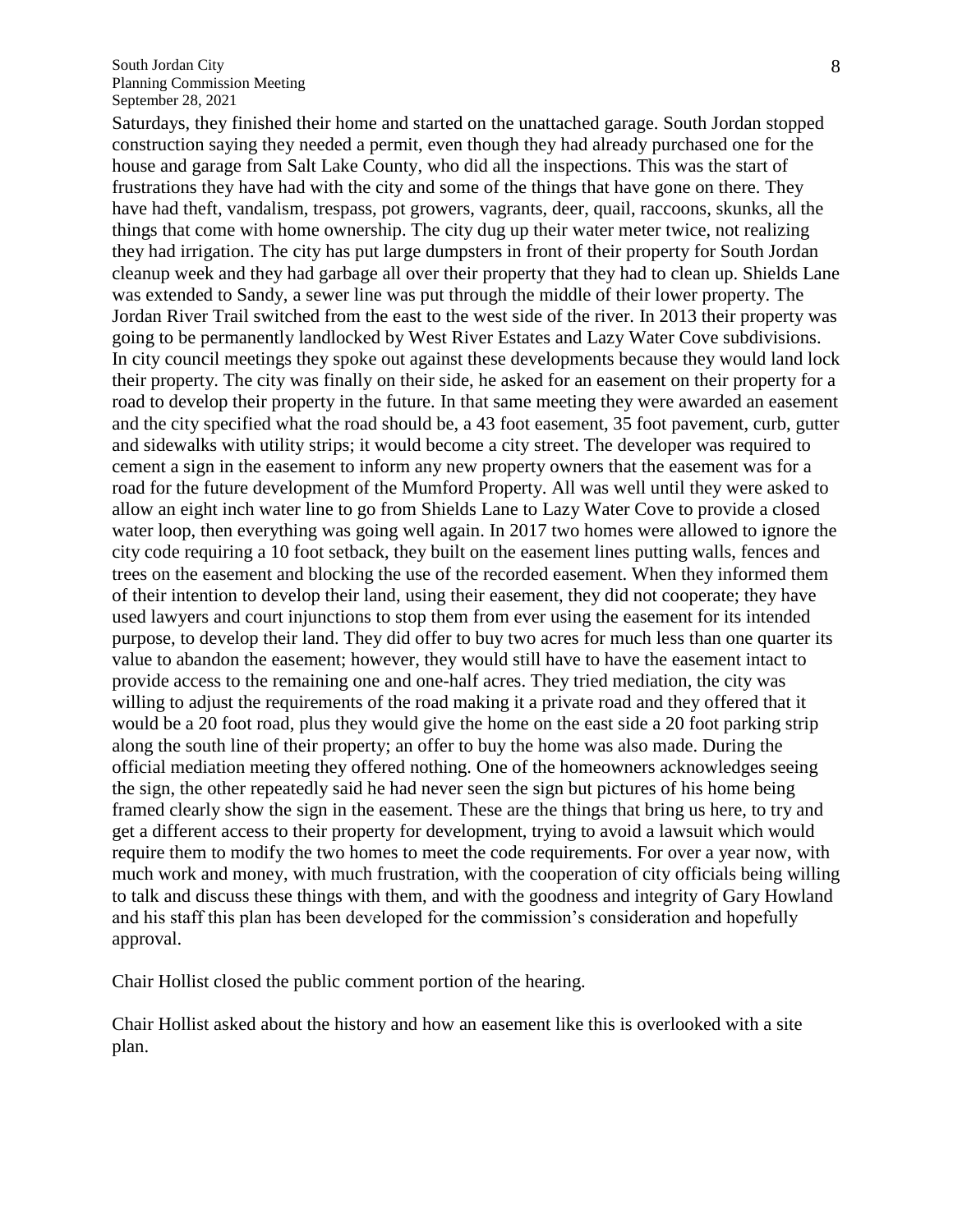Planner Drozdek said the access easement was about 40 feet wide, setbacks are measured from property lines and our side property line setback is 10 feet; that gives you 20 feet between homes, that obviously isn't enough for the easement. These builders decided to put these homes right on the edge of the easement on both sides, so now these two existing homes are sitting on the edge of this access easement and if it were ever to be constructed the home would be sitting right on the edge of the roadway or driveway. It wasn't a mistake in setbacks, those homes were pushed outside of the setbacks right to the edge of the easement; the city has no power or authority to make them move even further away from the easement. The easement was a certain amount of feet from the property line and as long as they are outside of that setback line they can put the house right on the easement edge if they choose to do so.

Chair Hollist asked why the road wasn't just built as a dead end all the way to the end at the same time the rest of the road was built.

Planner Drozdek said he doesn't remember what the reason was. It was recorded on the plat as an access easement but he doesn't know why it wasn't built at the same time.

City Planner Greg Schindler said he doesn't know why it wasn't constructed because all that was recorded on the plat was an easement, it wasn't a requirement that the driveway had to be constructed by the developer at that time.

Chair Hollist said there are so many places in the city where an intention to develop further is in place and you go up to a fence where it's marked "future road," we see it all the time.

Planner Schindler said that is when there is an actual road that ends. If this cul-de-sac had actually gone all the way down to a public street then they would have the road, but there was a sign put up at the end of the easement. He doesn't believe it was a requirement of the developer of those properties to pave that easement, that was probably being left for the Mumfords to do when they developed the property. It's unfortunate the two homeowners there put their homes right up next to the easement so they would have issues with traffic going right past their house within a foot or two. The easement was put there for the benefit of the Mumfords, so if they weren't going to develop yet then having a paved access to it wasn't required.

Planner Drozdek said he thinks he remembers that it had to go to city council for that project to the north to happen because they exceeded the city requirements for cul-de-sac length, they needed an exception to the rule and he thinks they may have presented this plan with a cul-de-sac for the subdivision to the north. He believes the city council granted the exception, with the exception that they provide some type of access to the Mumfords in case of future development. He thinks the access might have been a compromise in case they develop the property in the future, but the city wasn't going to pave it.

Commissioner Catmull asked if in the Staff Reports they have any applicable easement information, does it show any easements on the site plans that are included in the Staff Report.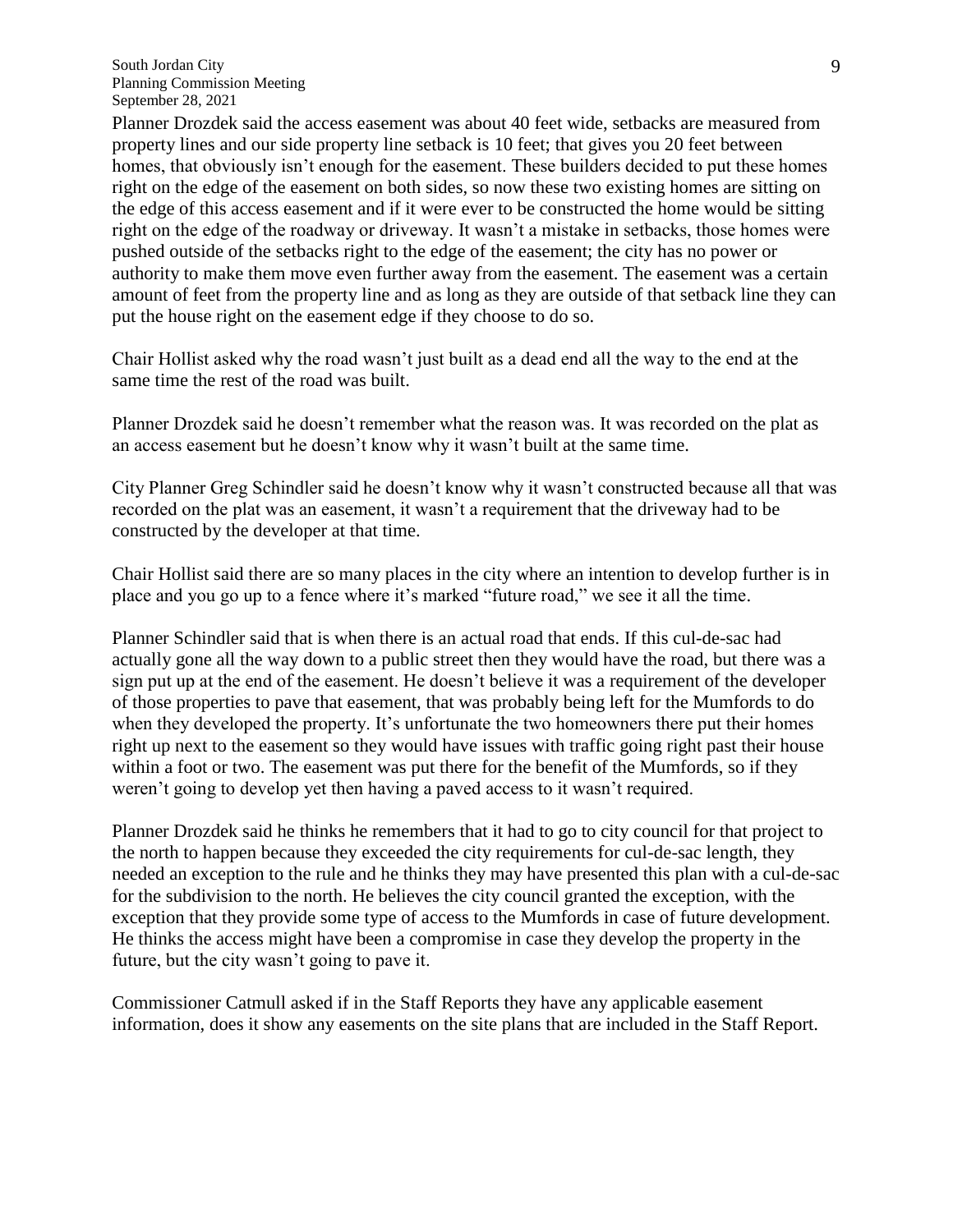Planner Schindler said that in general the Staff Report documents should show any easements on the property, but they wouldn't be marked for a rezone; this is something that would be seen on the subdivision plat.

Planner Drozdek said the subdivision plat is going to show any easement, they are not going to sign or record the plat unless all the easements are shown. Site plans, or possibly utility plans, would also show any improvements such as roads, curb, gutter and sidewalks. All those documents are always included in the packets for a subdivision or site plan.

Mr. Howland said this started when the development of the land to the north was at a standstill, and it goes back to what Planner Drozdek talked about where the city council had denied the completion of the subdivision pending a resolution relative to passing an ordinance that would exceed the 600 feet.

Planner Drozdek said that from the nearest intersection the longest a road could go to a dead end is 600 feet.

Mr. Howland said that when his company got involved he had to acquire the people's property, the Jones', so they could get the road back there. He did approach the Mumfords to acquire their property to complete the entire development at that time.They were pleasant and wonderful to deal with, however they indicated at that particular time they were not ready to develop their property. At some future time when they would like to develop their property, they didn't want to give up the right to that development. As they met with staff, and through city council, it was through that whole process that it was determined anyone 600 feet past the roadway had to sprinkle their houses; this was another \$10,000 - \$15,000 per home. One of these homeowners, as part of this whole thing, refused to sprinkle his home. Mr. Howland didn't know what ability the city has to enforce rules that are set up for homeowners. One of the homeowners that violated this easement refused to sprinkle his home and did not do it. When he approached the Mumfords to acquire their property they were kind, nice, said he hadn't been pushy, but that they just weren't ready to sell. They did not want to give up their future right and he needed them to sign off and agree that they could bring the road back that far, and that at a later date when they wanted to develop the ground they would have access through that road. Putting up the sign was a condition set forth by the planning commission, they have drone footage of the sign being there while the homes were being built, and then it was taken down. They met with the city and they told them to go put the sign back up, so they put the sign back up and it was taken back down; that's when all of this started to get ugly. The Mumfords are just now at the point that this is their retirement, this is what they have now as Mr. Mumford is no longer working. He is not making any money developing this property. A lot of people don't believe that, they just think Gary Howland is in here trying to develop a piece of property, and that's not the case. His company is developing this property, however the only thing they are being reimbursed for is the actual costs of the construction to develop it including the road, curb, sewer and gutter. He doesn't own the ground, they aren't taking possession of the ground. As the lots sell the Mumfords will be selling the lots to the people interested in buying the lots. They are just now ready to develop the ground because it is their only real source of retirement income that they are looking for. Mr. Mumford wants to make sure that if something were to happen to him, his wife would be taken care of. Why did they do it as a cul-de-sac? Because they asked Glade and Claudia Mumford when they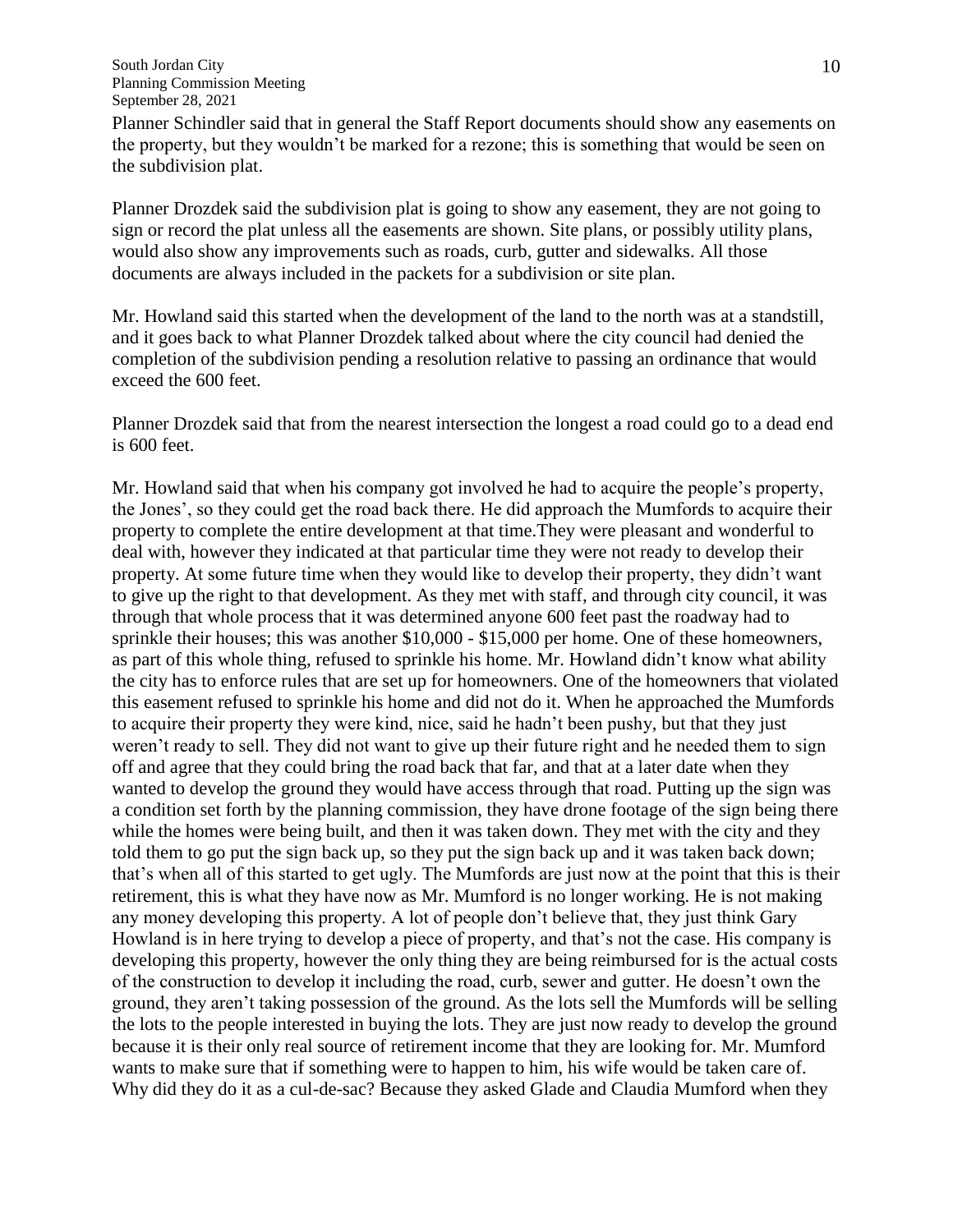saw themselves developing this and they said not for some time. At the time, they were planning on serving an LDS mission and some other things like that, so that's why the cul-de-sac was put in. This is why the sign was put in, the easement was put there, and that's how it was done.

Chair Hollist said she still wasn't understanding his role; as the developer, couldn't he have foreseen that these homes were too close to the easement to have a viable road.

Mr. Howland said he was gone, he didn't buy any of the lots, he only sold them. All of the lots that he owned in the circle were sold to Taylor Built Homes; they sold them to someone else and he thinks one of the owners at the end of the cul-de-sac bought from Taylor Built, but the other may have bought from someone else who purchased it and then resold it.

Chair Hollist asked if, as a developer, he felt comfortable with the experience and knowledge that he had to sell this as a cul-de-sac, that there would really be enough room to go through in the future.

Mr. Howland said people see and read the plats, one of the two owners is an attorney.

Chair Hollist said she is asking him as the expert, he is a developer and he has seen tons of developments, did he really think there would be sufficient room.

Mr. Howland said there is absolutely sufficient room. All they needed to do was on the one home, flip the garage to the other side and push the home back 10-15 feet at the most, same with the other one push it back 10-15 feet; there would have been more than adequate room for that road to go through. They brought the homes as far forward as they could bring them, they put the garage on the wrong side of where the easement was, and had they not done that and switched the garage from where it was in the first place and pushed their home back 10 feet there is no way there would have been any issue or problem whatsoever getting a road through the end of that cul-de-sac down to develop this ground.

Chair Hollist asked why he made a personal promise to the Mumfords during this development if he wasn't going to stay around and ensure it was carried out. This is where she is concerned, she is not the development expert, he is. She's wondering why he didn't stay with the project long enough to ensure that it had the right protections to guarantee that.

Mr. Howland said he did, the easement was recorded on the plat. This has been verified by Planner Drozdek that it was on the plat.

Chair Hollist said that she is being told that the plat hasn't been violated, that they are allowed to go as close as they did.

Mr. Howland said that what Planner Drozdek is telling him tonight is news to him, that they are allowed to build right up to the property line. He has done Spratling Woods, he's doing another one also.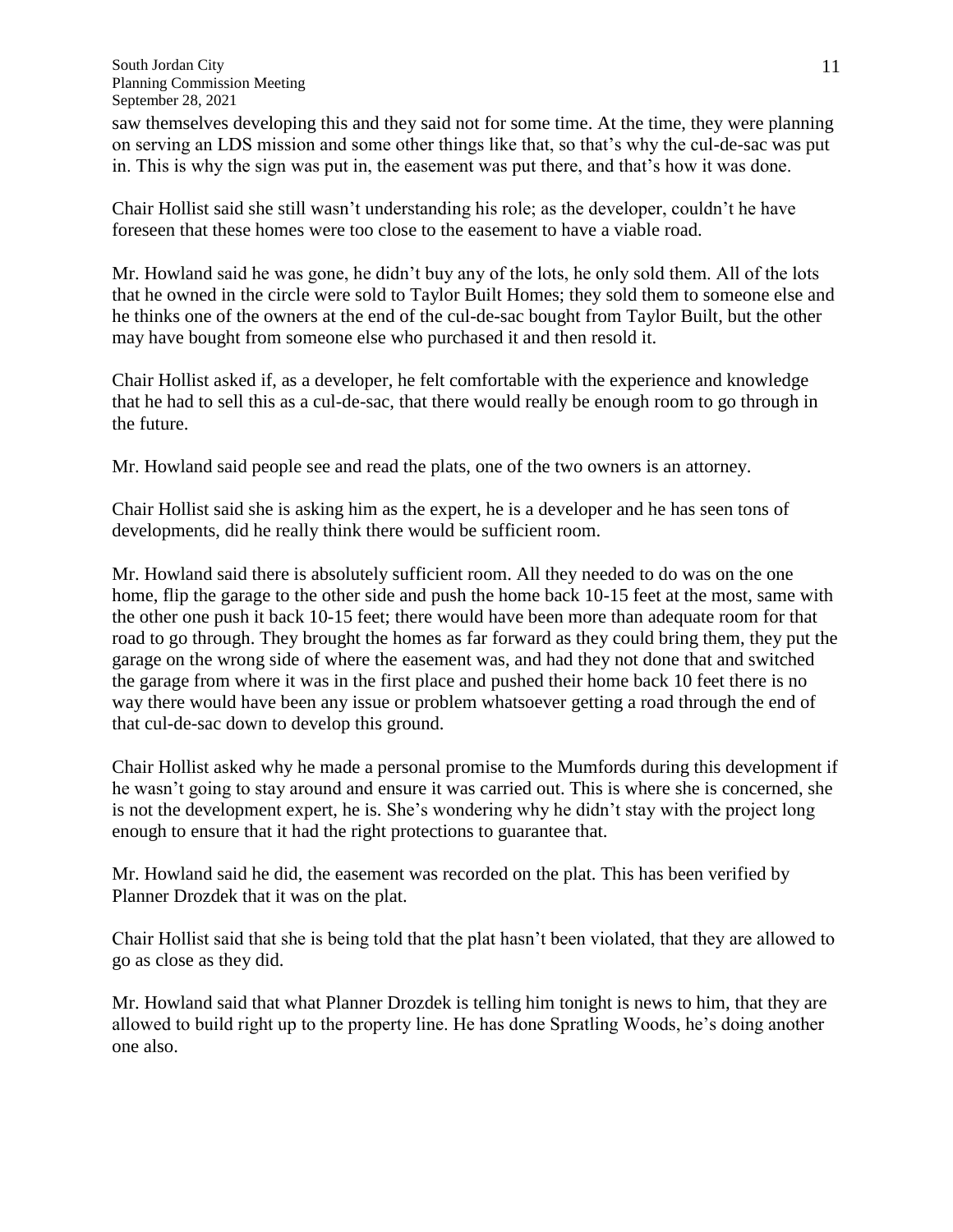South Jordan City Planning Commission Meeting September 28, 2021 Chair Hollist said Spratling Elms is an interesting one as well, they are having some issues there with a double frontage lot.

Mr. Howland said Spratling Woods is over on 2200 W, the one that has the dead end and second easement. His project is the one that goes in just past that with a cul-de-sac.

Chair Hollist asked if it was the one with a double frontage off the back of that circle and then a frontage off of 2200 W.

Mr. Howland asked if she was referring to the easement in the back. He confirmed there is an easement in the back, he asked if there is a problem with that.

Chair Hollist said they have seen other developments where they have been told you can't have a double frontage, so she's confused by the way easements are being handled in these applications. That one is unrelated so she asked to move on and not discuss it any further. She is just concerned because they want to avoid a confusion like this happening again, but she would argue that he is the development expert and she would hope that he, out of anyone in this scenario, would have been able to guarantee a sufficient easement.

Mr. Howland said they did, the easement was recorded and it was on the plat. The homeowners, when it was laid out, should have laid their homes out correctly so as to make sure the home did not violate that access that the Mumfords were given to their property; they did not.

Planner Schindler said the easement is still there, and it's still the original 40 feet wide, however the problem is that one of the homeowners, the one to the east, has put their driveway over the easement. He thinks it has come down to a legal battle and it has nothing to do with the city, the commission, or anyone else now. If the Mumfords and Mr. Howland were to go in and pave that easement, because that's what it's there for, there is a legal battle going on between them and these homeowners. He thinks they feel this is the better option, to do what they're doing tonight rather than fighting with those two homeowners regarding that easement. It's really unfortunate that they met the letter of the law with where they put their homes. Neither of them are in the easement, but it's unfortunate because if they did pave it they'd have a roadway within a foot or two of the side of one house, and the one to the east would have the road right over their driveway and would be unable to park a car there.

Chair Hollist said this isn't the issue tonight, it's in the best interest of all parties to find a resolution.

Attorney Simonsen said he can't emphasize that enough. He honestly doesn't know, and none of us know, who's right and who's wrong. The one thing he can testify to, having done 30 years of high stakes property litigation, is that it is expensive and you have to at some point stop and ask if your money is better spent continuing to pay these monthly bills that you're getting from the attorneys, or swallowing your pride and finding another alternative, even if it's more expensive. He hasn't spoken with any of the parties specifically about this case, but he knows about it peripherally and he does know a lot about how litigation goes. He suspects when they walk out of the meeting tonight they're going to look at him and say "that's exactly right," but we'll see.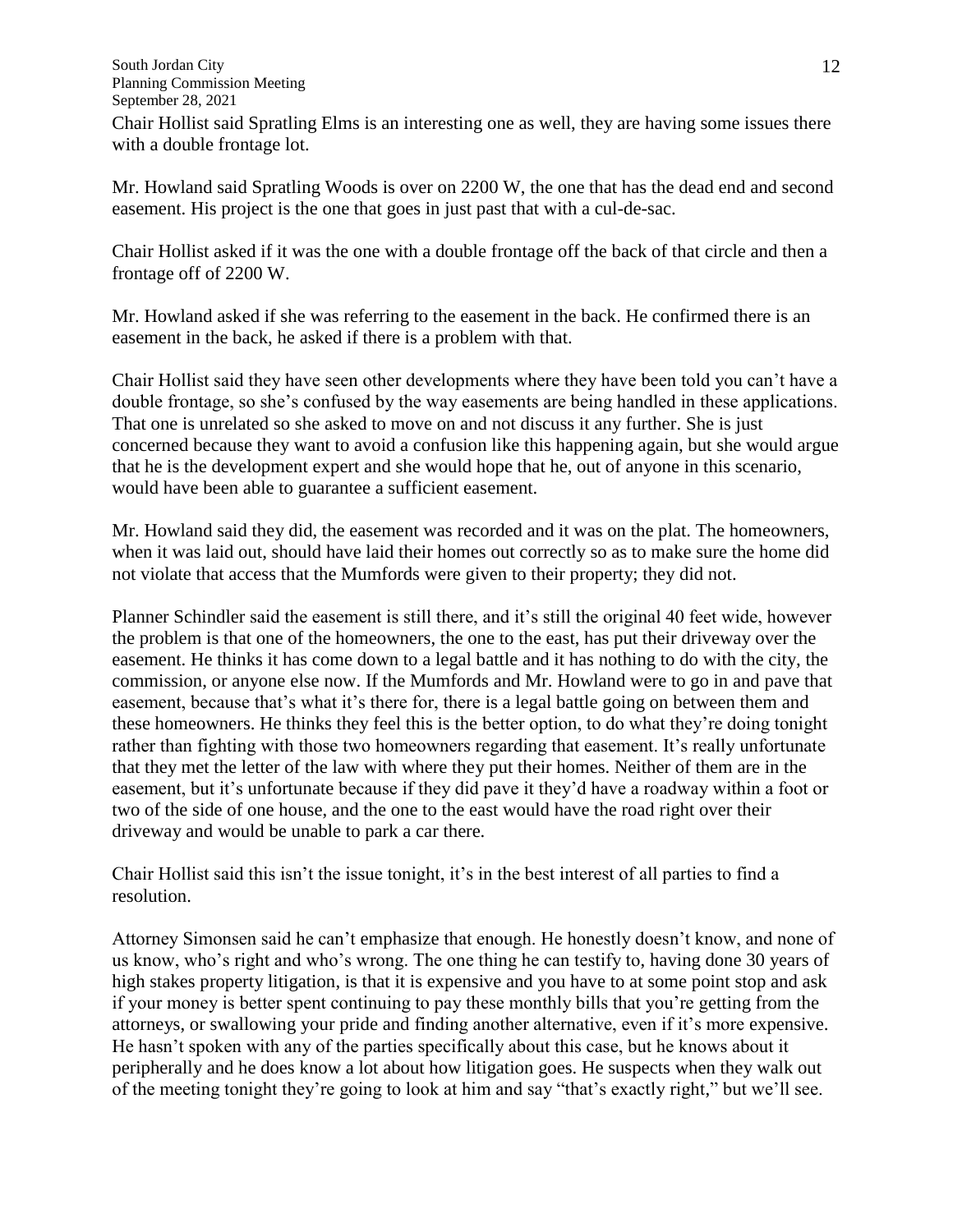It's unfortunate, he thinks with every litigation you can look back and say "if only we had done this," had you done things just a little different you wouldn't be where you are today. Attorneys are like an auto mechanic, you can pay them up front a little bit or pay them a lot later. He doesn't know what happened here and he's not trying to place blame on anybody, but something went awry and here were are.

Commissioner Catmull asked if one of the structures was in the easement, would that still be resolved by a lawsuit, or would that be handled differently.

Attorney Simonsen said it would still be a lawsuit, maybe the cause of action would change and it would possibly be trespassing because it's on the easement.

**Commissioner Darby motioned to recommend Rezone Ordinance No. 2021-09-Z. Commissioner Morrissey seconded the motion; Roll call vote was 5-0, unanimous in favor.**

# **C. TEXT AMENDMENT – AMENDING SOUTH JORDAN CITY MUNICIPALCODE SECTIONS 17.08.010, 17.18.030.030, 17.30.020, AND 17.40.020 REGULATING RESIDENTIAL ARCHITECTURAL STANDARDS AND SECOND KITCHENS**

Ordinance No: 2021-20 Applicant: South Jordan City

Planning Intern Meadow Wedekind reviewed background information from the Staff Report.

Commissioner Steve Catmull said Meadow did a great job on this.

Commissioner Nathan Gedge said he saw this was approved by the legislature on May 28, which he assumes was a special session; he asked if this was due to the current housing crisis, or is there another reason why this was pushed through at that time.

Assistant City Attorney Greg Simonsen said that per the City Attorney, Ryan Loose, this came through the bill that you can't regulate the type of rooms. Apparently in this committee meeting someone brought up they had a friend who was a gourmet chef, and he wanted five kitchens. He asked why can't he build five kitchens in his home; the cities shouldn't be regulating that. What we're seeing more and more of is developers who work with different cities and they run into what they consider a "problem city," where they say the city is stopping them from building a home with five kitchens, tin foil siding, or whatever it is. They have found it effective to go to the legislature, who then comes down and tells the cities they can't regulate the siding or kitchens or any number of other things. We have no choice but to comply with state law, and that's what we're trying to do here.

Commissioner Gedge said it looks like we're mandated to implement this. He asked if it's written that there is a certain date that cities must implement these standards, or can we stretch it out and do this at a later date.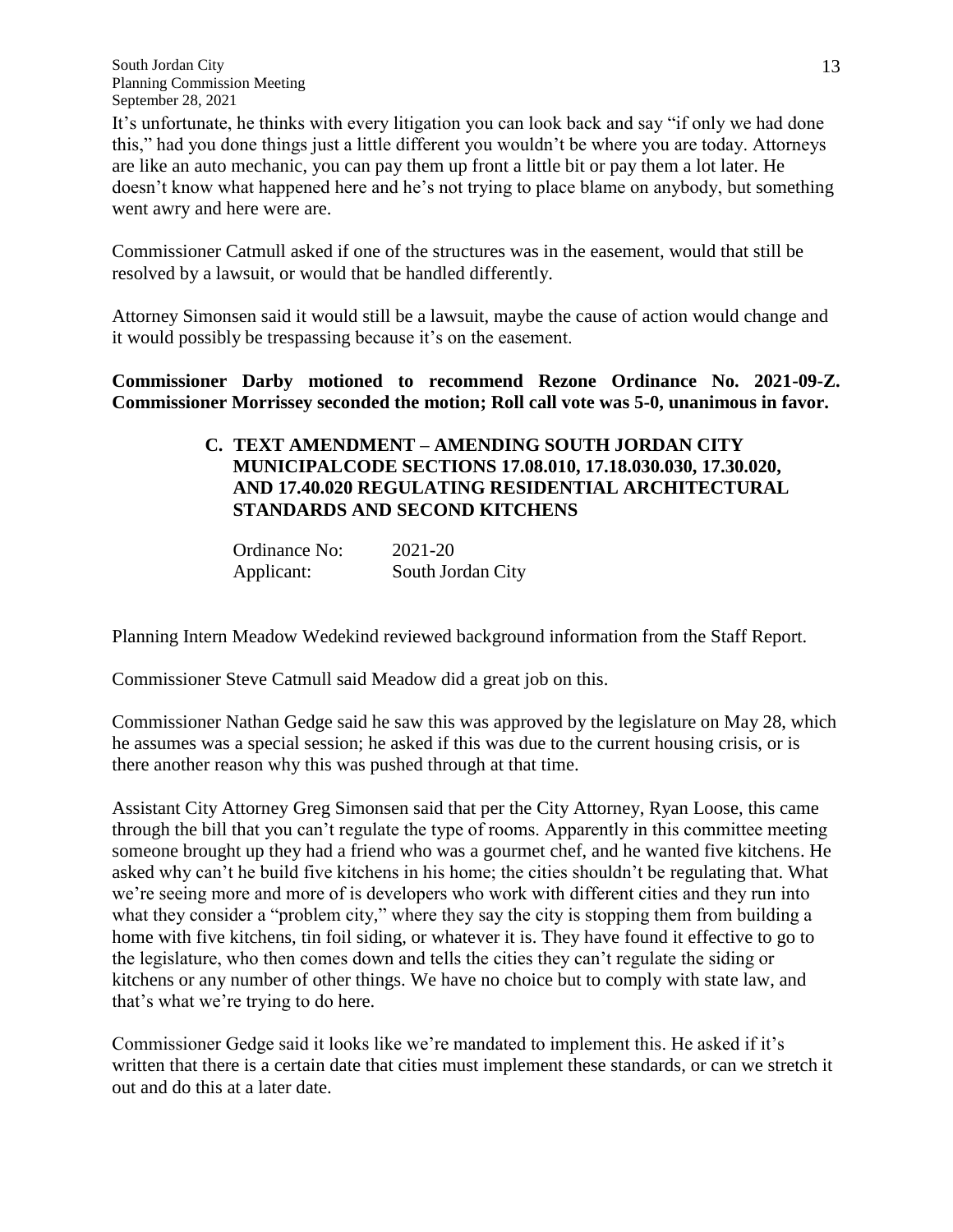Attorney Simonsen said that Meadow has done an amazing job on this and he wanted to make sure everyone knew that she has done the majority of the work on this.

Intern Wedekind said in the bill, she is not aware of any language related to when it should take effect, she just knows the bill went into effect on May 28 of this year, when the governor signed it, so she'd assume that everybody is just out of compliance at this point and needs to come into compliance as soon as possible.

Chair Hollist said that a builder who knows what the new state law is could call the city out if they didn't come into compliance with their code.

Commissioner Gedge said reducing the minimum main floor size to 1,000 square feet is small, he's wondering if there's even any type of appetite for having that size of home in South Jordan.

Planner Schindler said in South Jordan the bigger the home they can build, the more money they make. He thinks in reference to the housing crisis, the change to the 1,000 minimum was for that, to help with affordable housing; they'd have to turn around and require developers to build so many of those and builders don't want to do that, they want to make as much money as possible.

Commissioner Gedge said he now knows which Town Halls he'll be attending with our local elected officials.

Planner Drozdek said he's had calls about mobile and manufactured homes in the city. He said we don't prohibit them, but since we had all those architectural standards it makes it financially unfeasible to do one here. With these standards being gone now it makes it easier to have a manufactured or mobile home.

Commissioner Gedge said that he assumes because you're spending so much for the lot, that's probably going to dictate what you build there.

Planner Drozdek said there are some meets and bounds properties in the city that are not as expensive as a subdivision lot.

Commissioner Catmull said he knows we have a maximum lot coverage, but asked if we have a minimum lot coverage. If there is a spot where we are out of compliance with the new code, it will be found by an application.

Chair Hollist opened the hearing to public comment. There were no comments, the public comments were closed.

Chair Hollist said the Staff Report echoed how she feels, that the state should allow the cities to have a little more localized control to decide how they want their city to look and feel, that a one size fits all is not always the best.

Commissioner Gedge thanked Meadow for her hard work on this.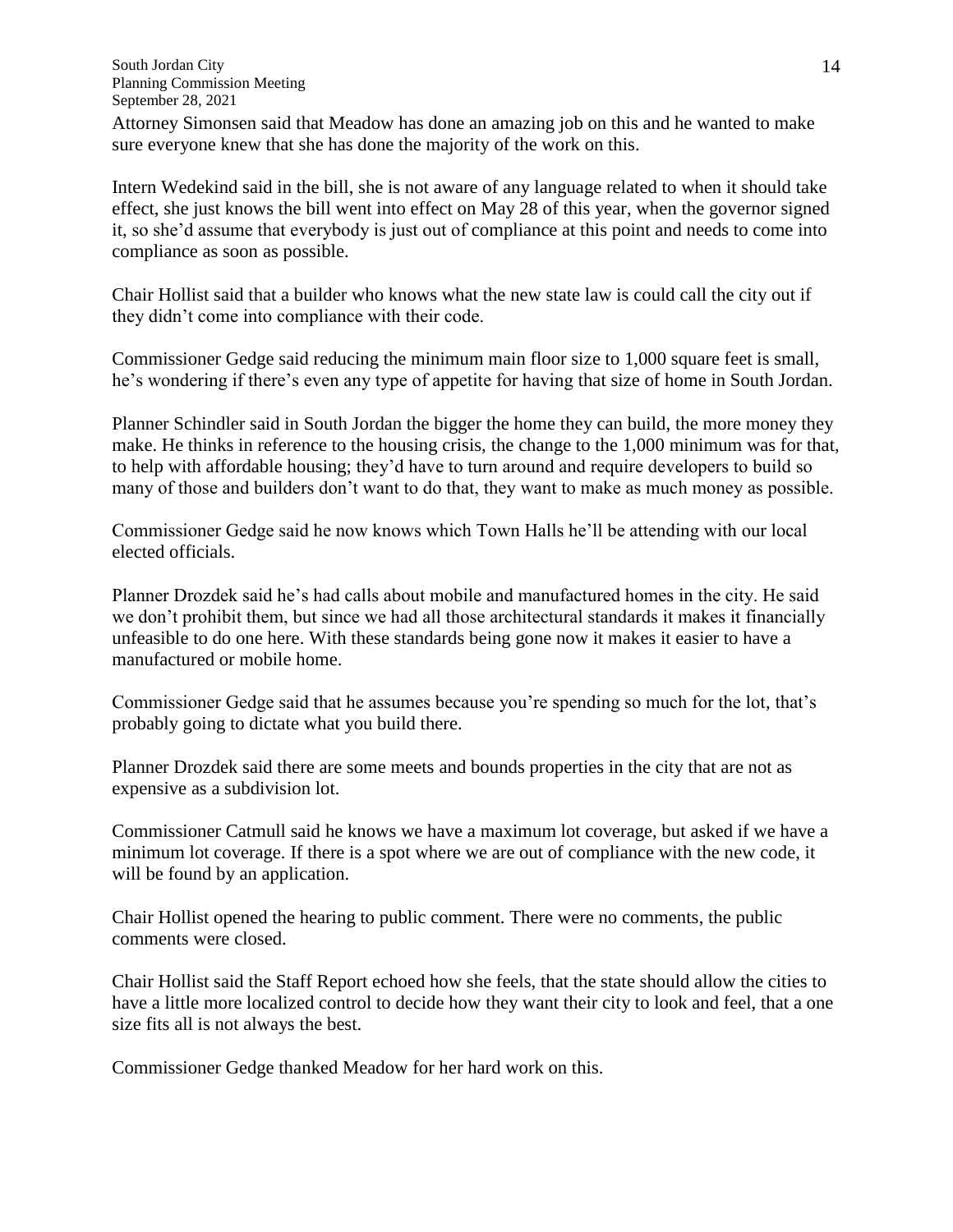**Commissioner Gedge motioned to recommend approval of Ordinance 2021-20, amending City Municipal Codes 17.08.010, 17.18.030.030, 17.30.020, and 17.40.020 regarding residential architectural standards and second kitchens. Chair Hollist seconded the motion; Roll Call vote was 5-0, unanimous in favor.**

# **X. OTHER BUSINESS –**

Chair Michele Hollist will not be available to attend the last meeting in October, she will reach out to Commissioner Peirce and asked Commissioner Nathan Gedge to conduct that meeting.

Commissioner Gedge said they will make sure the notice for the item removed from today's agenda is noticed in time.

City Planner Greg Schindler said that both items will be re-noticed for obvious reasons.

Assistant City Attorney Greg Simonsen offered his own explanation of what he thinks happened with the noticing. He looked at the noticing statutes for land use regulations and you have to have 10 days notice when you are having a public hearing; however he didn't ever really notice that if you have a public meeting, rather than a public hearing, you can just do what's called a Courtesy Notice, and it only requires 24 hours to do that. We all knew that when this came back up it would be opened back up for a public hearing, so they specifically said in the motion that they would continue it for another public hearing. It is his understanding that somebody in the Planning Department had it in their head that we'd had the public hearing and this would just be a public meeting, therefore they had the shorter courtesy notice go out. After that, they received an email from a citizen who complained loudly and everyone went back to look at the wording of the minutes, which specifically said a hearing. That's when they said they'd better pull it and give the longer notice.

Commissioner Gedge said the original meeting was in May, with the public hearing that was properly noticed. They heard the public comment and they closed that public hearing but continued that item which was still a part of that public hearing to a future date. Do they need to have a motion to re-open public comment the next time it's heard.

Planner Schindler said once they've closed the public hearing the comments portion is closed. However, if the commission hadn't of motioned that they were going to re-open the public hearing at the future date there would not have been a public hearing. That said, they could have allowed people to speak, but because they specifically stated they were tabling it and there would be another public hearing, that's what should have triggered the notice of 10 days. The planner had forgotten that was the motion since it had been three months, so he just did the courtesy notice.

Commissioner Gedge asked if they will be presented with an all new Staff Report with the applicant coming back. That would be a good time to allow the applicant to share their side and allow a public hearing. He's just wondering if they need to reopen the public hearing from May, or do they just open the public hearing for that day.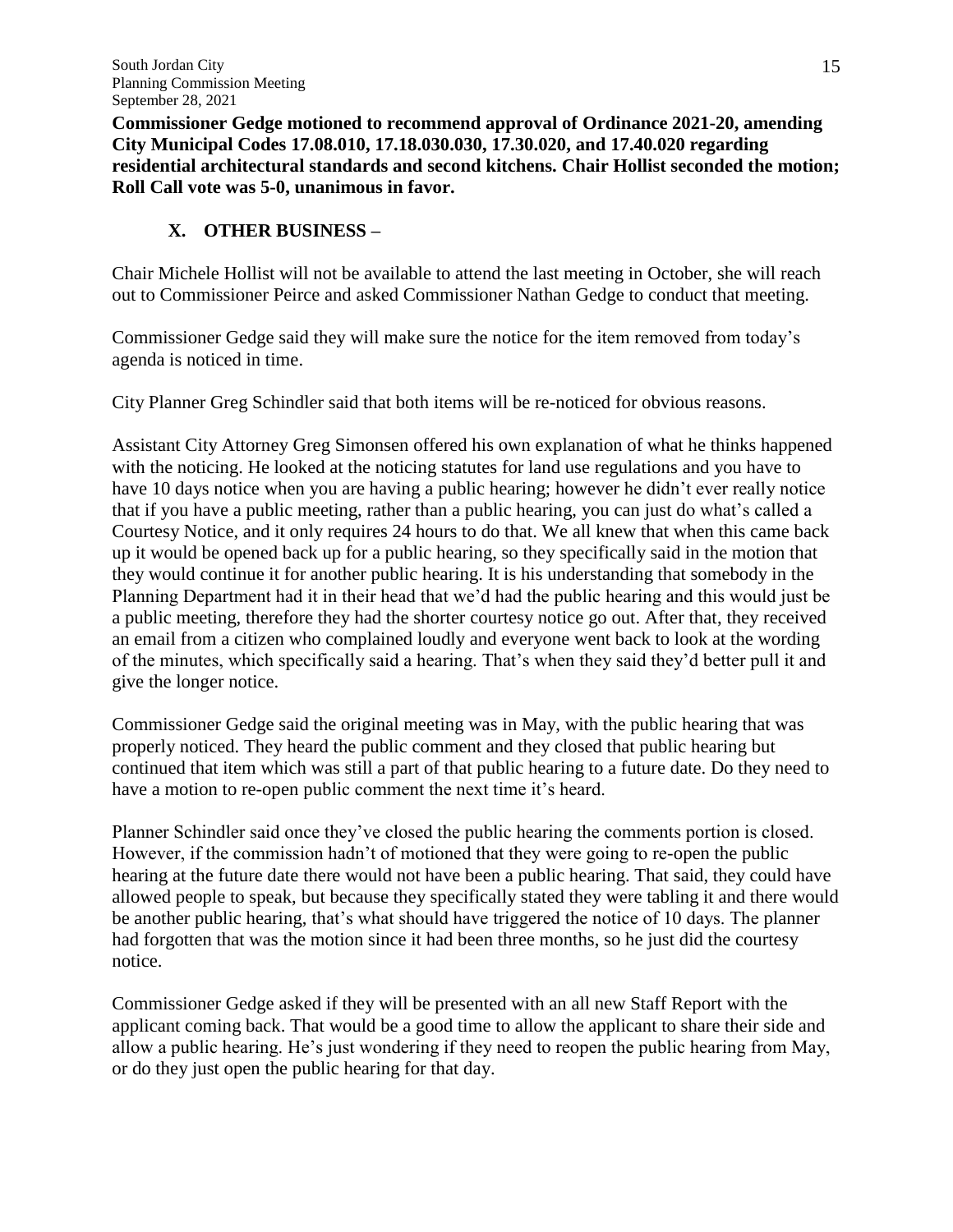Attorney Simonsen said that based on the motion that was made, after reviewing the minutes, the motion was specifically that they would bring it back for hearing. They could give the public meeting notice with the short time and then change their minds when they get there, but they already indicated in the motion that they were going to do a public hearing.

Commissioner Gedge asked how anybody else would have been aware, other than them making the motion this evening, that they were pulling the items from the agenda. He expected way more people to be there for those items before they were removed.

Planner Schindler said he thinks it's because the gentleman is part of a larger and organized group, and he let them all know so they didn't come. If they weren't that organized they would have seen a few people here.

Chair Hollist said that if it was something she was interested in, every time it's tabled and every time the applicant made changes, she would hope that she would be given an opportunity to rebut.

Attorney Simonsen mentioned Commissioner Peirce and that they may want to check his training and the timeline since once of the requirements for new members is for them to have the general training before they sit, even though he's not new.

Planner Schindler said he had training last year, it was at a study session where they had dinner brought in, and he attended that right after the election of 2020. He also pointed out that with the easement issue earlier, it wasn't the developer's fault, it was the builder's; the builders didn't violate the code, but they certainly violated the spirit of it in regards to what that easement was meant for.

Commissioner Gedge asked if when the plans are submitted, do they ever look at the easements and how close they are to the property lines.

Planner Schindler said it is the planning staff that would look at that, and like Planner Drozdek said, he was probably the one that reviewed it since he was over that subdivision at that time. He looked at it and probably noted that setbacks are measured from the property line, so they meet all the setbacks. They don't allow anything to be built in an easement without easement clearance, but they weren't building them in the easement so they had no reason to get an easement clearance. There was nothing the city could have done to stop what happened.

# **ADJOURNMENT**

# **Commissioner Gedge motioned to adjourn the September 28, 2021 Planning Commission meeting. Chair Hollist seconded the motion, vote was unanimous in favor.**

The September 28, 2021 Planning Commission Meeting adjourned at 8:11 p.m.

Meeting minutes were prepared by Deputy Recorder Cindy Valdez